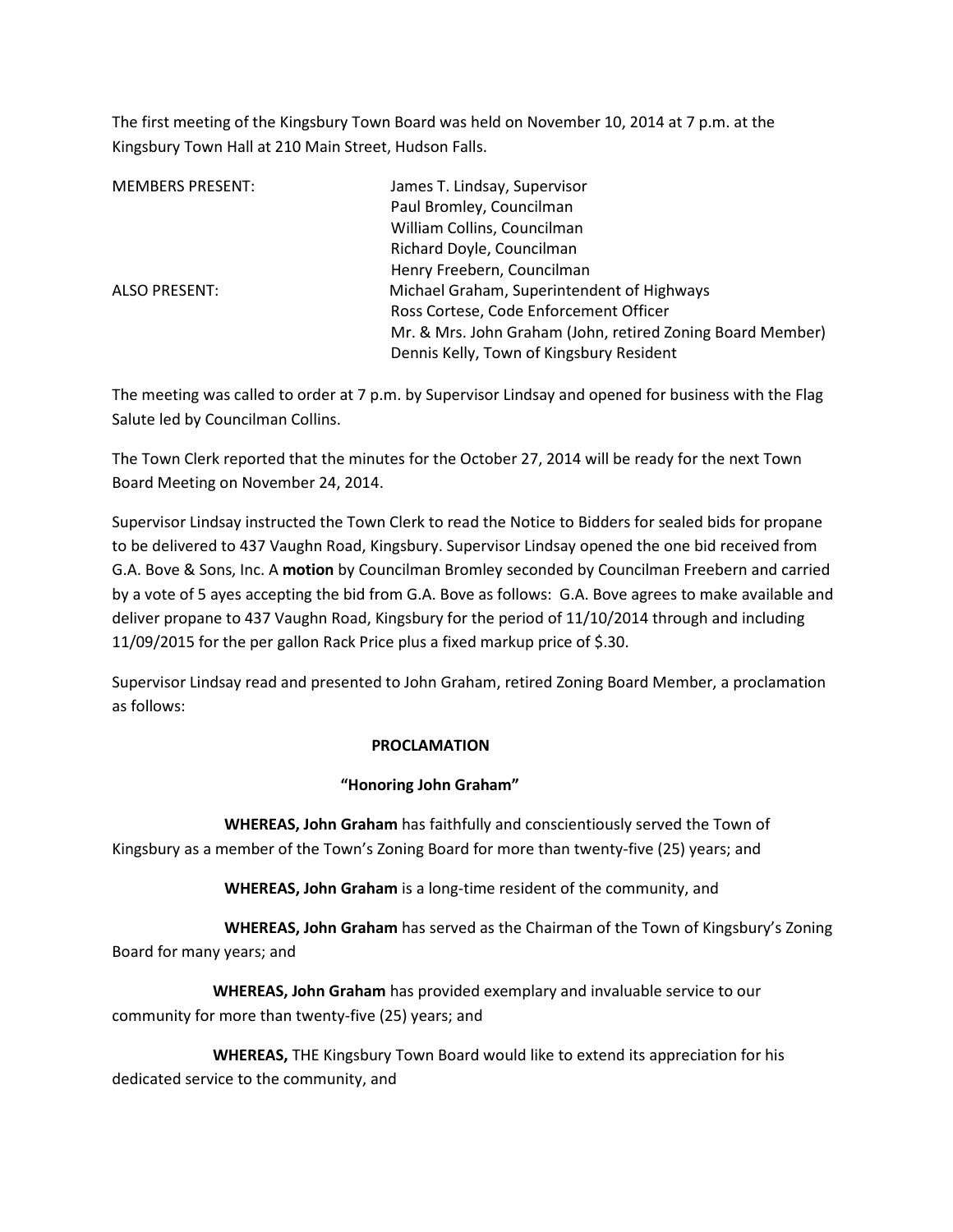**WHEREAS,** THE Kingsbury Town Board would further like to extend its best wishes to **John Graham** upon his retirement from the Town's Zoning Board.

 **NOW THEREFORE,** on behalf of the Kingsbury Town Board, I, James T. Lindsay, Supervisor of the Town of Kingsbury extend our deep appreciation for his distinguished service and our best wishes to **John Graham** on his retirement from the Town Of Kingsbury Zoning Board.

> IN WITNESS WHEREOF, I have hereunto set my hand and seal of the Town of Kingsbury to be affixed on this  $10<sup>th</sup>$  day of November 2014. James T. Lindsay, Supervisor

Supervisor Lindsay reported that the Final Report for the cost of the Chlorination Station will be ready for the next Town Board Meeting.

Supervisor Lindsay received registered and priority letters from the Department of Health indicating that we were in violation with the Chlorination Station. The letters indicated that there would be a fine of \$2,000.00, unless we were in operation and sent a check for \$25.00. The violation was due to the deadline of October 15, 2014 for completion of the chlorination station. The Chlorination Station was complete, but parts that were to be installed were damaged in transit. The Chlorination Station was in operation at that time and the Town paid the \$25.00 to the Department of Health.

A **motion** by Councilman Bromley seconded by Councilman Freebern and carried by a vote of 5 ayes to allow Superintendent Graham to publish a notice in regard to no parking on Town Roads from 12:00 midnight until 6 a.m. commencing from November 15, 2014 until March 31, 2015.

Supervisor Lindsay announced that there is a vacancy in the Zoning Board and it will be necessary to appoint someone to the position. Supervisor Lindsay received a letter from Katherine Henley expressing interest in serving on the Zoning Board. A **motion** by Councilman Freebern seconded by Councilman Collins and carried by a vote of 5 ayes to appoint Katherine Henley to a seven (7) year term on the Zoning Board.

The Town Clerk received a message from Michael Cameron, Commander of the American Legion, that on Friday November 14, 2014, from noon until 2 p.m., Senator Gillibrand will be present at the American Legion to recognize veterans.

Code Enforcement Ross Cortese asked if refunds were issued for a building permit for a building that was never built. Cortese had received a call in regard to a permit purchased in January 2014; the applicant had applied for the permit before purchasing the property, and then decided not to purchase the property. After discussion the Town Board decided their policy of no refunds for building permits would remain as always.